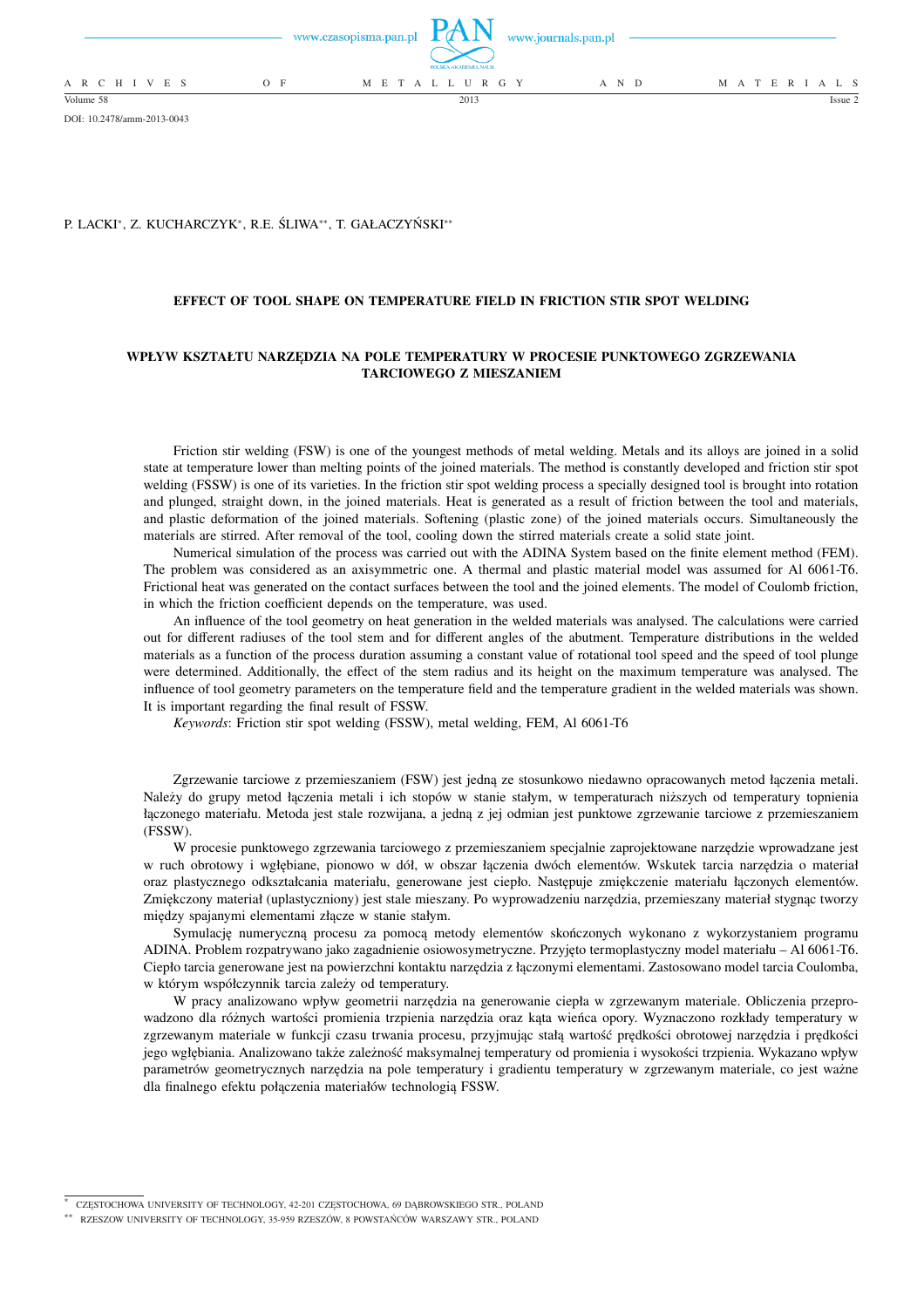www.czasopisma.pan.pl

### **1. Introduction**

Friction stir welding (FSW) is a process of metal welding, which was invented and patented by The Welding Institute – TWI Ltd., UK in 1991. The method is mainly used in the aircraft, automotive and shipbuilding industry. FSW method has many advantages. Welding possibility of the materials, which are hard to weld by traditional joining techniques, good mechanical properties of the weld, absence of shielding gases, lack of hot cracks, and also possibility of process mechanization are the main advantages of FSW. The method is constantly evolving. There are many variants of FSW beside the classical version, in which the tool moves along the straight line. Friction stir spot welding (FSSW) is one of them. First time this solution was implemented in manufacturing of Mazda RX-8 car in 2003.

In the friction stir spot welding process a specially designed cylindrical tool is introduced in rotation and inserted straight down into materials of welded parts, which are placed one above the other (Fig. 1). Working part of the tool consist of the shaped pin (penetrating part) and shoulder. In comparison with friction stir welding the tool does not move along the weld line. The pin height is less than the thickness of the joined parts, so the shoulder also gets into contact with the material surface during tool penetration. The pin and the shoulder are made of the harder and more resistant to wear material than the welded materials. During the process, heat is generated as a result of friction between the tool and the welded parts, and plastic deformation of the welded materials. The materials get soft, but the melting points are not reached. Softened and constantly stirred materials flows around the tool. After the required tool penetration and time of material stirring the tool is removed. Cooling down, the stirred materials create the solid-state weld. The obtained weld has a strength similar to that of the base material.



Fig. 1. Scheme of friction stir spot welding – plunge phase: a) tool, b) welded materials

Without knowledge of the effect of friction conditions and tool geometry on the process course, it is impossible to design the tool and the required properties of the weld. Although the idea of friction stir welding is simple, in fact, the process pose a complex thermal and mechanical problem involving numerous interactions [1]. In order to a better understanding of the process many experiments are carried out [2, 3, 4, 5]. Finite element method is mainly used in the numerical simulations of FSSW. The Coulomb friction model is implemented mostly [6, 7, 8].

Heat plays the main role in the FSSW process. Friction between the tool and the welded materials is one of two of its sources. Friction depends on many factors [9]. Apart from the assumed frictional model the FSSW process parameters such as: rotational speed of the tool, depth and speed of penetration and stirring time have a significant influence on the amount of frictional heat. The tool shape and its dimensions (diameter and height of the pin, shoulder diameter and inclination angle of the concave shoulder surface) also play an important role in the process course. The process parameters should be chosen so as to ensure plasticity of welded materials. In this paper, the influence of some geometric tool parameters on frictional heat generation in friction stir spot welding is analysed.

### **2. Process model**

Temperature is determined on the basis of the transient heat conduction equation:

$$
\rho c \frac{dT}{dt} = \nabla (k \nabla T) + q \tag{1}
$$

where:  $\rho$  – density (kg/m<sup>3</sup>),  $c$  – specific heat (J/kg  $\degree$ C), T – temperature ( $°C$ ), k – thermal conductivity (W/m  $°C$ ), q – capacity of the volumetric inner heat source  $(W/m<sup>3</sup>)$ .

The initial temperature of the tool and the welded materials is  $T<sub>o</sub> = 25$ °C.

As it was mentioned before, generated heat is a result of friction between the tool and the welded materials, and plastic deformation occurring in the welded materials. According to [10] it was assumed that 95% of frictional heat is transmitted to the welded parts, and 5% to the tool. 100% of plastic strain energy is converted to heat.

A thermo-plastic material model was used for modelling the friction stir spot welding process of 6061-T6 aluminium alloy. The mechanical properties of the alloy are presented in TABLE 1 [11].

TABLE 1

Properties of 6061-T6 aluminium alloy depending on temperature [11]

| Temperature $(^{\circ}C)$                                                     | 25.0            | 37.8 | 93.3 | 148.9 | $\mid$ 204.4 $\mid$   | 260.0   315.6   371.1 |      |        | 426.7 |
|-------------------------------------------------------------------------------|-----------------|------|------|-------|-----------------------|-----------------------|------|--------|-------|
| Yield point (MPa)                                                             | $276.0$   274.4 |      |      |       | 264.4   248.2   218.6 | 159.7                 | 66.2 | 34.5   |       |
| Young's modulus (GPa)   68.90   68.54   66.19   63.09   59.16   53.99   47.48 |                 |      |      |       |                       |                       |      | 140.34 | 31.72 |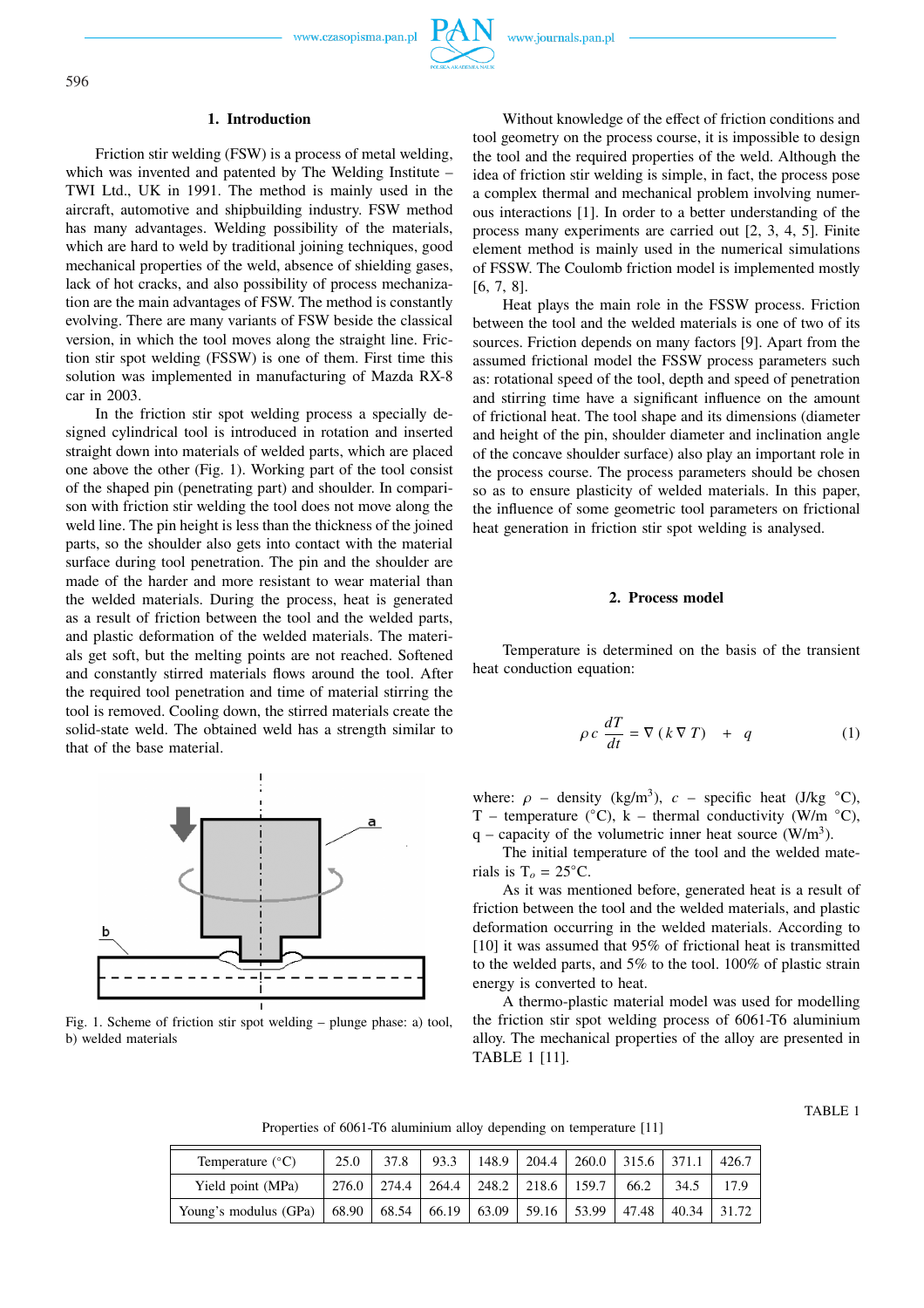www.czasopisma.pan.pl

597

## **3. Numerical simulation**

The numerical simulation was carried out using ADINA System v.8.8.0 [12]. The problem was considered as an axisymmetric one. A part of finite element mesh is shown in Fig. 2.



Fig. 2. Finite element mesh

The model consist of deformable material and a rigid stir tool. The tool consists of two parts: the pin and the shoulder. The tool is inserted into the welded material with a constant displacement  $\Delta w = 5 \cdot 10^{-6}$  m and a rotational speed  $\omega = 600$ rpm.

The welded material was modelled as a disc with diameter of 0.05 m and thickness of 0.002 m.

The basic tool parameters are given in Fig. 3. A pin radius is of  $r_t$  = 0.0015 m and its height is  $h_t$  = 0.0013 m. The shoulder has a diameter of 0.006 m and a height of 0.003 m.  $\alpha$  cone angle changes from 0° to 6°. The following data: k = 167 W/m $^{\circ}$ C, c = 896 J/kg $^{\circ}$ C,  $\rho = 2700$  kg/m<sup>3</sup>, coefficient of heat expansion  $\alpha = 22 \mu m/m°C$  were assumed in the thermal model of 6061-T6 aluminium alloy.

It was also assumed that the tool is made of AISI H13 steel with the following data: k =  $25 \text{ W/m}^{\circ}\text{C}$ , c = 460 J/kg<sup>°</sup>C,  $\rho$  = 7760 kg/m<sup>3</sup>, coefficient of heat expansion  $\alpha$  = 10.4  $\mu$ m/m<sup>°</sup>C, E = 210 GPa,  $\sigma_{pl}$  = 1520 MPa,  $\nu$  = 0.33.



Fig. 3. Basic shape of the tool

The Coulomb frictional model was implemented. The friction coefficient varies with temperature as follows [13]:

$$
\mu = \begin{cases}\nB_2 & \text{for } T < B_1 \\
B_2 \frac{B_3 - T}{B_3 - B_1} + B_4 \frac{T - B_1}{B_3 - B_1} & \text{for } T < B_3 \\
B_4 & \text{for } T \ge B_3\n\end{cases}
$$
\n(2)

where:  $B_1$  and  $B_3$  – limit values of temperature,  $B_2$  and  $B_4$  – values of friction coefficient dependant on instantaneous values of temperature in the contact zone. B<sub>1</sub> = 150<sup>°</sup>C, B<sub>2</sub> = 0.3,  $B_3 = 582$ °C,  $B_4 = 0.01$  were implemented.

# **4. Results**

The friction stir spot welding is a three-stage process:

- plunging of the rotating tool in the welded materials,
- stirring of the material by the rotating tool, the tool rotates without moving down,
- retracting of the tool.

In the work two first phases are considered.

Temperature fields for the tool with a flat surface of the shoulder  $(\alpha = 0^{\circ})$  at some time steps are shown in Fig. 4. As the tool penetrates the material, frictional heat causes gradual heating of the material. The pin has two surfaces that can generate heat – the tip and the side of the pin. A pin tip surface, a pin side surface and a shoulder tip surface successively get in contact with the upper surface of the welded material.



Fig. 4. Temperature distribution: a)  $t = 1.70$  s, b)  $t = 2.40$  s, c)  $t = 2.54$  s, d)  $t = 2.70$  s

As it is seen in Fig. 4 the maximum temperature occurs in the welded material located directly below the pin tip surface. The maximum temperature in the welded material for the time step t = 2.7 s and for the assumed data is of  $465.9°C$ , Fig. 4d. Because FSSW is the solid-state process the temperature values range from 70% to 90% of melting temperature of welded material. The calculated temperature values are in this range. When the constant value of friction coefficient  $\mu =$ 0.3 was assumed the maximum temperature was of  $678.9°C$ , much more than melting point of 6061-T6 aluminium alloy, i.e. 582◦C [14].

Tool shape, especially a geometry of the pin and shoulder, is one of the basic parameters of the friction stir spot welding process. In the first stage of calculations it was assumed that the pin and the shoulder are the smooth cylinders with flat tip surfaces  $(\alpha = 0^{\circ})$ . The influence of ratio of the shoulder radius  $r_p$  to the pin radius  $r_t$  on the temperature field in the welded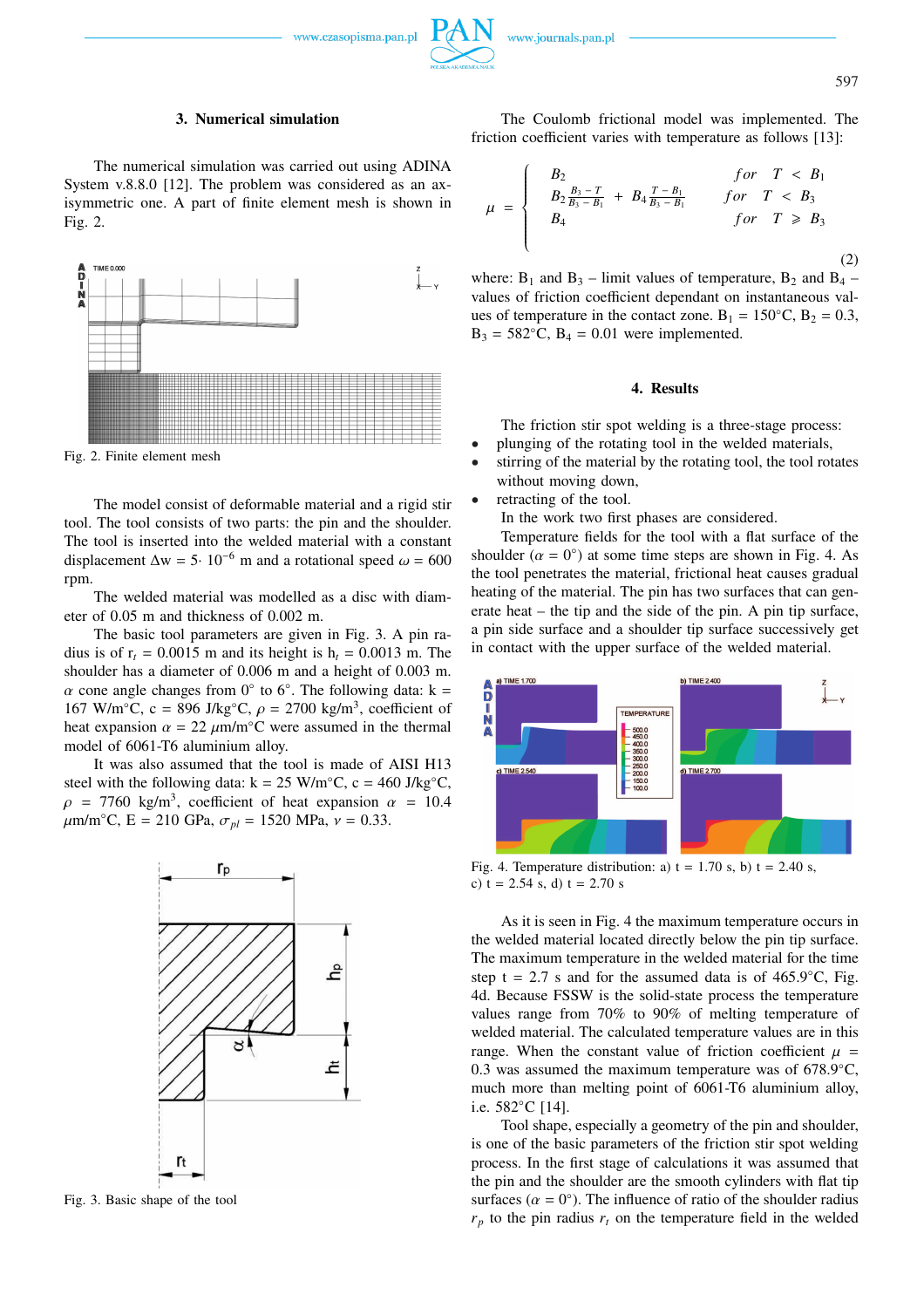material was analysed. The radius of the shoulder had a constant value  $r_p = 0.006$  m. The ratio  $r_p/r_t$  varied from 6 ( $r_t$  = 0.001 m) to 2  $(r_t = 0.031 \text{ m})$ . Fig. 5 shows the temperature field for the selected values of  $r_p/r_t$  ratio at  $t = 2.6$  s.



Fig. 5. Temperature distribution at  $t = 2.6$  s: a)  $r_p / r_t = 6$ , b)  $r_p / r_t = 4$ , c)  $r_p / r_t = 3$ , d)  $r_p / r_t = 2$ 

The maximum calculated temperature is:  $T_{max} = 368.7°C$ for  $r_p/r_t = 6$ ,  $T_{max} = 457.6 °C$  for  $r_p/r_t = 4$ , and  $T_{max} = 486.7 °C$ for  $r_p/r_t = 2$ . At the beginning of the process only the pin tip surface is in contact with the upper material surface. The bigger the pin radius the broader the contact surface, so if a velocity of tool penetration is constant the frictional heat generation is greater. It also means the greater temperature-rise. Simultaneously, with the increase in pin radius it is possible to observe more intensive material flow and creation the bigger and bigger material rim around the shoulder. The bigger the pin radius the larger pin volume is inserted into the material so the larger volume of the stirred material is pressed out from the tip face of the pin.

An effect of the pin radius on the maximum temperature in the welded material is shown in Fig. 6. It is seen that as long as the tip face of the pin is the only frictional heat source there are significant differences in the temperature courses. It is due to a significant difference in heat generation for the different pin radius. For example, at  $t = 1.6$  s:  $T_{max} = 164$ °C for  $r_t = 0.001$  m, and  $T_{max} = 373$ °C for  $r_t = 0.003$  m.  $\Delta T_{max} =$ 209◦C. When the shoulder also starts to generate heat the differences decrease. Whatever the size of the pin radius all tool surfaces, which are inserted into the material, participate in the heat generation. Thus, the conditions of heat generation in all cases are similar. In the stirring phase,  $t > 2.6$  s, when the tool only rotates, the maximum temperature in the welded material ranges from 455◦C to 485◦C. ∆T*max* = 30◦C.



Fig. 6. An influence of the pin radius on maximum temperature in the welded material

The bigger the pin radius the greater amount of heat, and the material being under the pin becomes more soft. Therefore, the material puts less resistance against the tool. For  $r_t = 0.001$ m ( $r_p/r_t = 6$ )  $F_{max} = 7.173$ kN and for  $r_t = 0.003$  m ( $r_p/r_t = 2$ )  $F_{max}$  = 4.616 kN. It means that the decrease in maximum axial force in the plunge state is of 35.6%.

In the second stage of the calculations, the cone face of the shoulder was taken into consideration. The cone angle  $\alpha$ (see Fig. 3) takes on values:  $0^\circ$ ,  $2^\circ$ ,  $4^\circ$  and  $6^\circ$ . In all cases there are:  $r_t = 0.0015$  m,  $h_t = 0.0013$  m,  $r_p = 0.006$  m, and  $w = 0.00138$  m (the maximum tool displacement).

The temperature fields for different values of  $\alpha$  angle are shown in Fig. 7. The maximum temperature  $T_{max} = 465.9 °C$ occurred in the case of the flat face of the shoulder  $(\alpha = 0^{\circ})$ at  $t = 2.7$  s. With the increase in angle value the maximum temperature decreases. For  $\alpha = 6^{\circ}$  T<sub>max</sub> = 246.7°C. Although the temperature distributions (Fig. 7) concern the same phase of tool penetration, when  $\alpha$  angles are 4<sup>°</sup> and 6<sup>°</sup> only a part of the shoulder tip face is in contact with the welded material. The increase in  $\alpha$  angle causes a "pocket" under the shoulder so the material later gets in contact with the shoulder surface, and thus later participates in frictional heat generation.



Fig. 7. Temperature distribution at  $t = 2.7$  s: a)  $\alpha = 0^{\circ}$ , b)  $\alpha = 2^{\circ}$ , c)  $\alpha = 4^{\circ}$ , d)  $\alpha = 6^{\circ}$ 

With the increase in  $\alpha$  angle and the same other process parameters the maximum axial force F*max* decreases.  $F_{max}$  = 6.629 kN for  $\alpha = 0^{\circ}$ , and  $F_{max}$  = 2.284 kN for  $\alpha$  = 6 ◦ . The decrease is of 64.8%. It seems to be very interesting although the improper selection of  $\alpha$  angle in relation to the pin height and the depth of its penetration can cause insufficient surface contact between the shoulder and upper material surface (Fig. 7d). As a result a holding-down force is too low and the material will not be stirred enough so the weld strength will decrease.

A change in the maximum temperature versus time for different  $\alpha$  angles of the shoulder is shown in Fig. 8. The maximum temperature rises with time. Temperature courses overlap when only the pin tip surface is in contact with welded materials. The differences occur when the shoulder starts to generate frictional heat. The smaller the angle, the faster temperature rise. For  $\alpha = 0^{\circ}$  the change in the growth rate of the maximum temperature is  $t \approx 2.0$  s, and for  $\alpha = 6^{\circ}$  it is t  $\approx$  2.75 s. In the stirring phase the maximal temperatures equalize. Despite the differences in the shape of the shoulder at the assumed maximal tool displacement the whole surface of the tool takes part in heat generation.